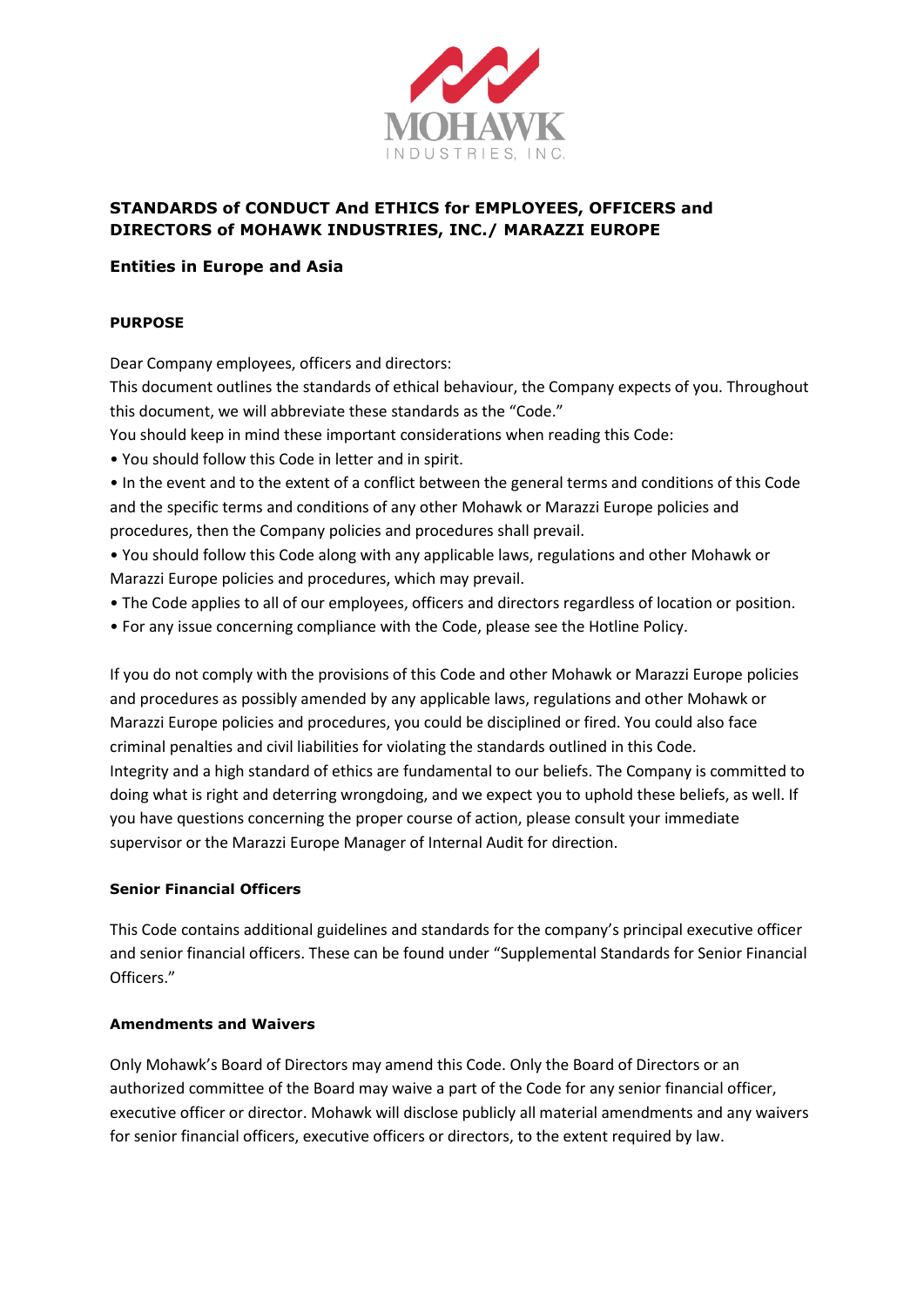### **PROCEDURES IN THE EVENT OF VIOLATIONS**

Any violation of this Code should be first dealt at local level, according to the applicable local procedures, e.g. by using the local escalation procedures.

Please note that specific Company policies and procedures, such as the Hotline Policy for entities in Europe and Asia, may govern the making and handling of complaints regarding such violations. In such event, these specific policies and procedures shall prevail over the provisions of this Code.

### **FAIR AND HONEST DEALING**

You must deal fairly and honestly with the Company's employees, shareholders, customers, suppliers and competitors. You must behave in an ethical manner and not take unfair advantage of anyone through manipulation, concealment, abuse of privileged information, misrepresentation of material facts, or any other unfair business practice.

You must respect the integrity of persons and firms with whom the Company deals. You must limit the fees and commissions paid to agents and other representatives to amounts that are consistent with proper business conduct. You cannot make a payment to any employee, agent or representative of a third party with or through whom the Company does business without full, documented disclosure to all parties.

### **COMPLIANCE WITH LAWS, RULES AND REGULATIONS**

The Company strives to ensure all activity on its behalf is in compliance with applicable laws, rules and regulations. You must comply with all applicable laws, rules and regulations, whether or not specifically addressed in this Code. Please contact your supervisor/manager, the Marazzi Europe legal department or the Marazzi Europe Manager of Internal Audit for additional guidance or if you have questions.

### **Antitrust Laws**

You must comply with applicable antitrust (competition) and similar laws that regulate competition in the countries in which we operate. These laws prohibit:

• Agreements to fix prices, bid rigging, market allocation and collusion (including price sharing) with competitors;

• Boycotts, certain exclusive dealing arrangements and price discrimination agreements; and

• Unfair trade practices, including bribery, misappropriation of trade secrets, deception, intimidation and similar unfair practices.

### **Environmental Laws**

The Company complies with all applicable environmental laws, rules, and regulations. You must strive to utilize resources appropriately and efficiently and dispose of all waste in accordance with applicable laws, rules and regulations.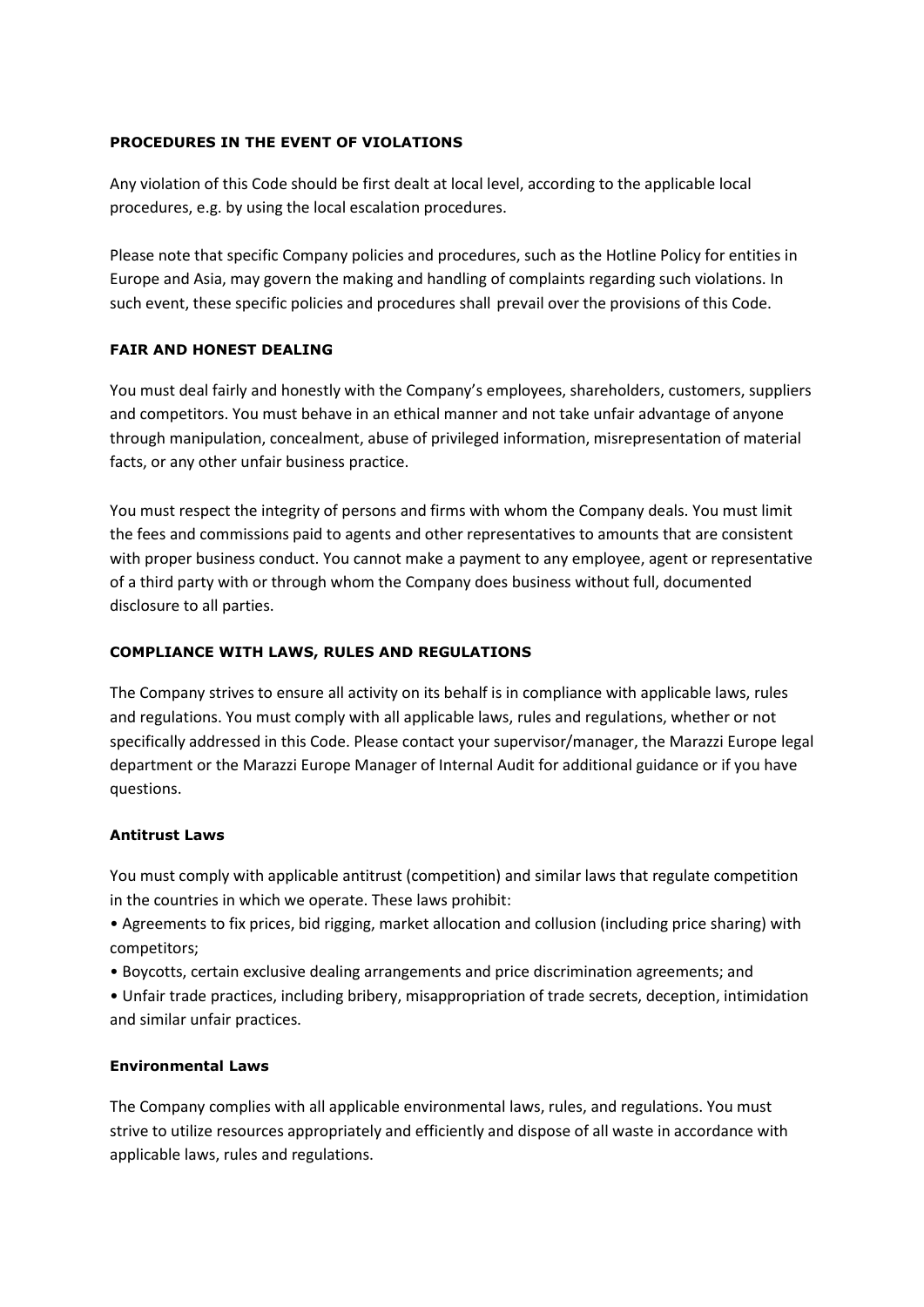### **Discrimination Laws**

The Company believes the fair and equitable treatment of employees, customers, suppliers and other persons is critical to fulfilling its vision and goals. The Company conduct its business without regard to race, color, religion, gender, ethnic origin, age, disability or any other classification prohibited by law. The Company will not tolerate any form of harassment or discrimination against anyone on the basis of any classification prohibited by law. The Company will investigate allegations of harassment or discrimination in accordance with applicable laws and human resources policies.

### **Insider Trading**

Federal and state securities laws and the Company's policies prohibit you from:

• Purchasing or selling Mohawk securities while you know material, non-public information about the Company; and

• Disclosing material, non-public information to others who then trade in Mohawk's securities.

Mohawk's Board of Directors has adopted an insider trading policy. You should review the insider trading policy carefully and follow the policies and procedures it describes. Because of the complexity of inside information and insider trading, and the severity of the punishments involved, which can include criminal prosecution, you should seek the advice of Mohawk's Compliance Officer and General Counsel at +1 706-624-2660 on any questions regarding this subject.

### **Anti-Bribery Laws / Foreign Corrupt Practices Act**

The Foreign Corrupt Practices Act, regulations of the Organization for Economic Cooperation and Development ("OECD"), and other anti-bribery laws prohibits bribery or unlawful payments to foreign government officials or employees for the purpose of influencing decisions or obtaining or retaining business. These laws prohibit directly (or indirectly through an agent) making such payments. These laws impose criminal penalties, including fines and prison sentences, on corporations and employees who violate the law. It is also illegal to bribe government officials of your own country. Accordingly you may not make any unlawful payments to or for the benefit of any government official or employee. Relations with government representatives, even where personal friendships may be involved, must be in good taste and such that full public disclosure would in no way damage Mohawk's reputation. You are required to comply with these laws and you should seek the advice of the Company's General Counsel should you have any questions on this topic.

### **Political Process**

You must comply with all laws, rules and regulations governing campaign finance and lobbying activities. You cannot use Mohawk's or Marazzi Europe's funds and assets for political campaign purposes of any kind, except where the political contributions are consistent with state law and you obtain prior approval from the President of the Company. You may participate in the political process by means of personal campaign contributions, expenditures or other activity. However, Mohawk or Marazzi Europe will not reimburse or compensate you for your personal participation in political activities.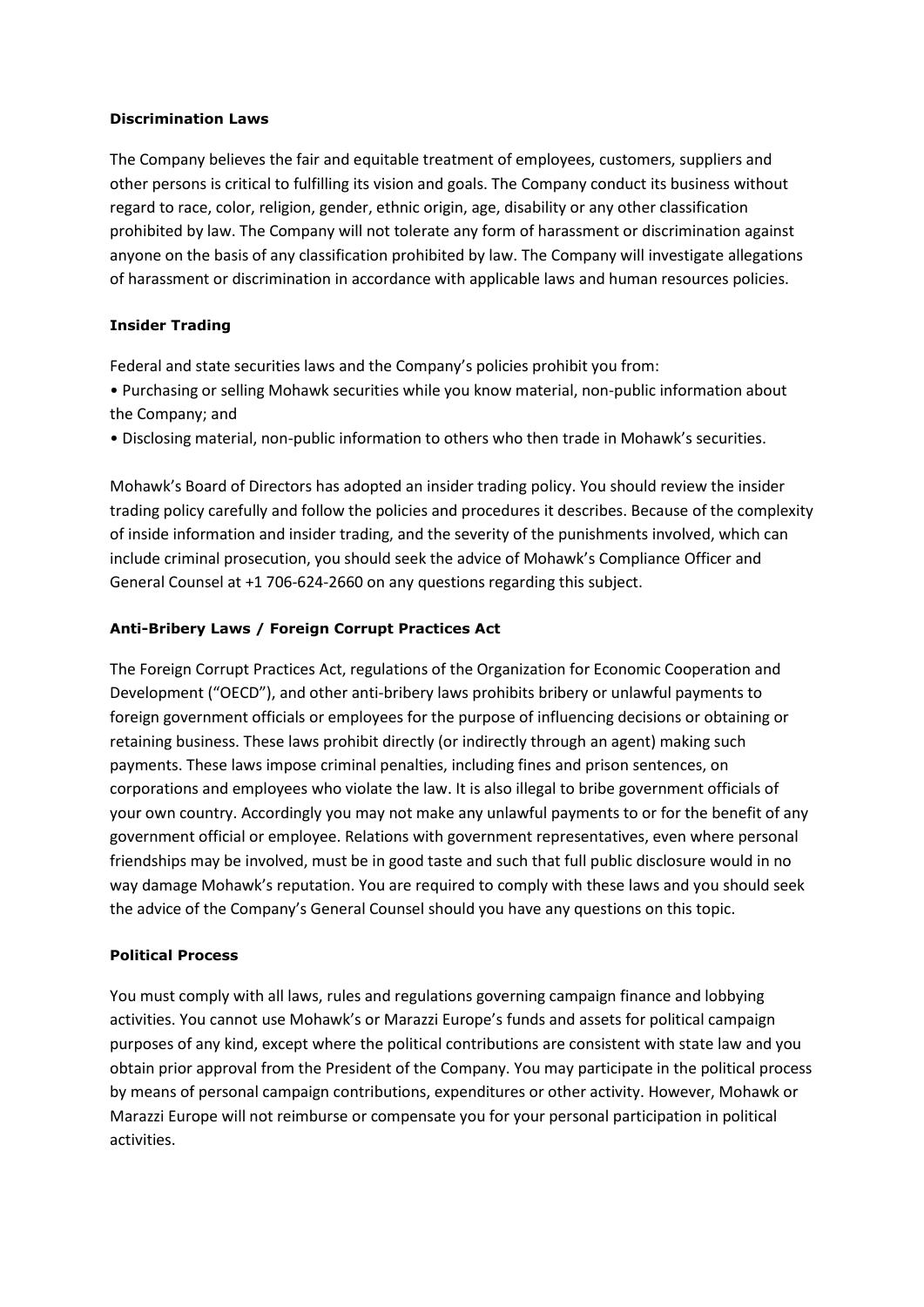### **Integrity of Records and Compliance with Accounting Principles**

The Company and the law require the preparation and maintenance of accurate and reliable business records. You must prepare all reports, books, and records of the Company with care and honesty. The Company maintains a system of internal controls to ensure that transactions are carried out in accordance with management's authorization and properly recorded. This system includes policies, procedures, and examination by a professional staff of internal auditors. The Company expects you to adhere to these policies and procedures.

Please note that specific Company policies or procedures, such as the Hotline Policy for entities in Europe and Asia, may govern the making and handling of complaints regarding accounting, internal accounting controls, or auditing matters, as well as suspected violations of laws governing the bribery of foreign public officials in internal business transactions. In such event, these specific policies and procedures shall prevail on the provisions of this Code.

### **CONFLICTS OF INTEREST**

The Company requires you to avoid any relationship, activity, or ownership that might create a conflict between your personal interest and Mohawk's or Marazzi Europe's interest. A "conflict of interest" occurs when your private interest interferes in any way, or even appears to interfere, with the interests of Mohawk or Marazzi Europe. A conflict of interest can arise when you take actions or have interests that may interfere with your ability to perform your job objectively and effectively. Conflicts of interest also arise when you, or a member of your family, receive improper personal benefits as a result of your position with Mohawk or Marazzi Europe.

You owe a duty of undivided and unqualified loyalty to the Company. You may not use your position improperly to profit personally or to assist others in profiting at Mohawk's or Marazzi Europe's expense. The Company expects you to avoid situations that might influence your actions or prejudice your judgment in handling Mohawk or Marazzi Europe business. You must not become obligated in any way to representatives of firms with which you deal and must not show any preference to third parties based on self or family interest. In addition, you must communicate to your supervisor/manager or Internal Audit any material transaction or relationship that could create a conflict of interest.

### **Outside Financial Interests**

While not all inclusive, the following will serve as a guide to the types of activities that might cause conflicts of interest:

• Owning a substantial financial interest in any company that is a competitor of Mohawk or Marazzi Europe or which does or seeks to do business with Mohawk or Marazzi Europe. If you have any interest in such a company, you must inform Internal Audit who will report periodically to the Chairman of the Nominating and Corporate Governance Committee.

• Conducting business, not on Mohawk's or Marazzi Europe's behalf, with any Mohawk or Marazzi Europe vendor, supplier, contractor, agency, or any of their employees, officers or directors.

• Representing Mohawk or Marazzi Europe in any transaction in which you or a family member, have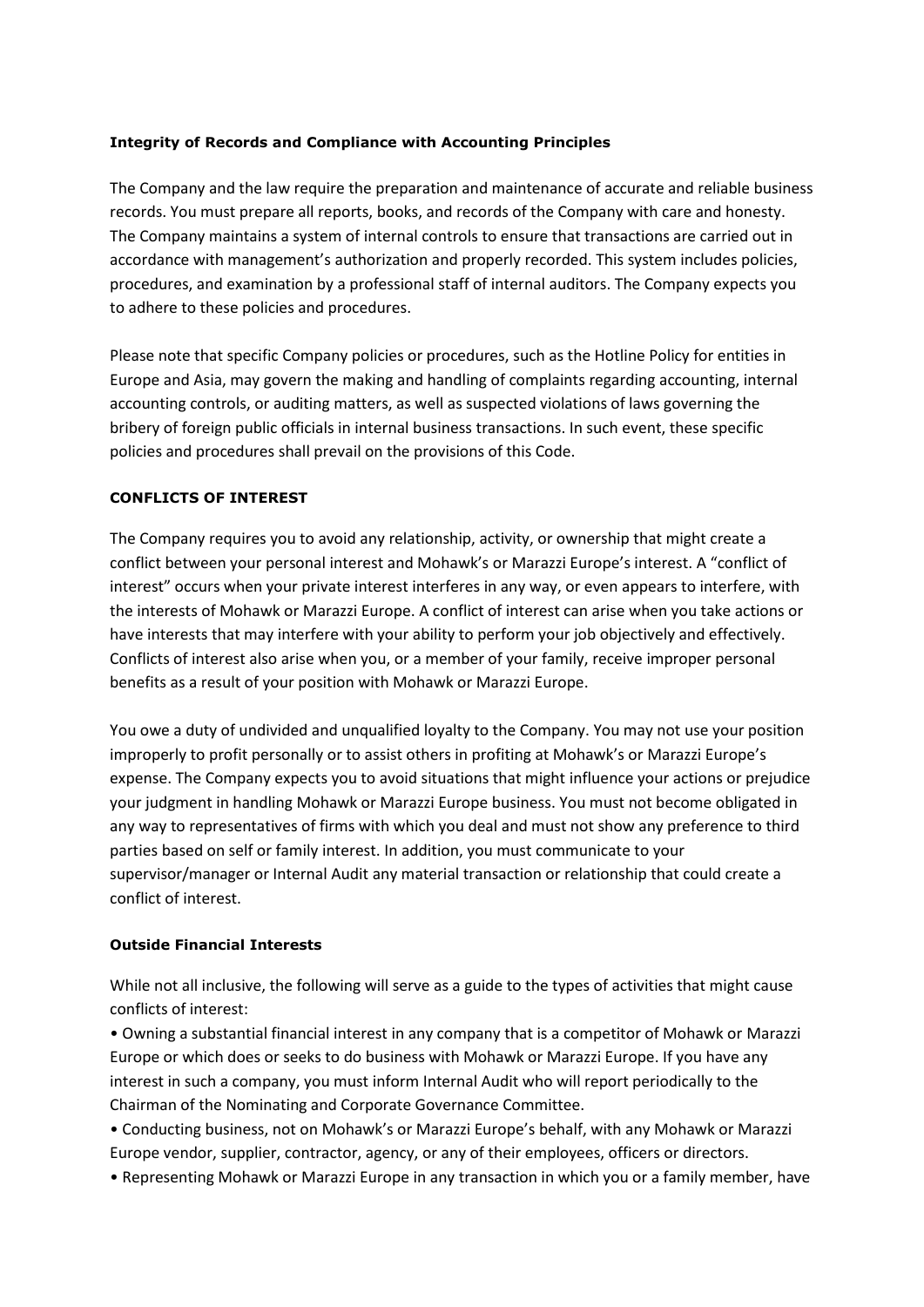a substantial personal interest.

• Disclosing or using confidential, special or inside information of or about Mohawk or Marazzi Europe for you or a family member's profit or advantage.

• Competing with Mohawk or Marazzi Europe in the purchase, sale or ownership of property or services or business investment opportunities.

• Engaging in outside business activities or employment incompatible with Mohawk's or Marazzi Europe's right to your full time employment and efficient service.

### **Gifts**

You may not solicit gifts, trips, cash or other incentives from vendors and suppliers. You may not accept gifts or incentives that could influence, or reasonably appear to influence your decisionmaking, and you can never accept cash or cash equivalents. If you receive and do not return such a vendor gift (due to special cultural or other circumstances), then you must report the gift in writing to the Marazzi Europe Chief Financial Officer immediately. A division president or equivalent must pre-approve any employee trip paid by a supplier. Only the Mohawk Chief Executive Officer may approve his or her own trips paid by a supplier. Division presidents will submit monthly a list of all approved trips to the Marazzi Europe Chief Financial Officer. You may not receive any commission, fee, or payment of any sort from a vendor in connection with your work for Mohawk or Marazzi Europe. You may attend business lunches, dinners, and similar outings (sporting events, golf outings, theater, shows, etc.) that do not require overnight stay when conducted in the normal course of business.

### **Loans**

You may not lend to or borrow from any customer, supplier, contractor or any person connected with the same.

# **Services for Competitors/Vendors**

You may not perform work or render services for any competitor of Mohawk or Marazzi Europe or for any organization which does business or seeks to do business with Mohawk or Marazzi Europe, outside of the normal course of your employment with Mohawk or Marazzi Europe, without the approval of the Marazzi Europe CEO (or the Board of Directors, if you are an executive officer, senior financial officer or director). You cannot serve as a director, officer, or consultant of that organization, or permit your name to be used in a way that would suggest a business connection with that organization, without the Marazzi Europe CEO's approval.

# **Participation on Boards of Directors**

Employees, officers and directors may not serve as a director of any other for-profit company, other than on behalf of Mohawk or Marazzi Europe, without the approval of the Mohawk Chief Executive Officer or the Mohawk Chief Financial Officer.

# **CORPORATE OPPORTUNITIES**

You owe a duty to the Company to advance its legitimate interests. You cannot take any business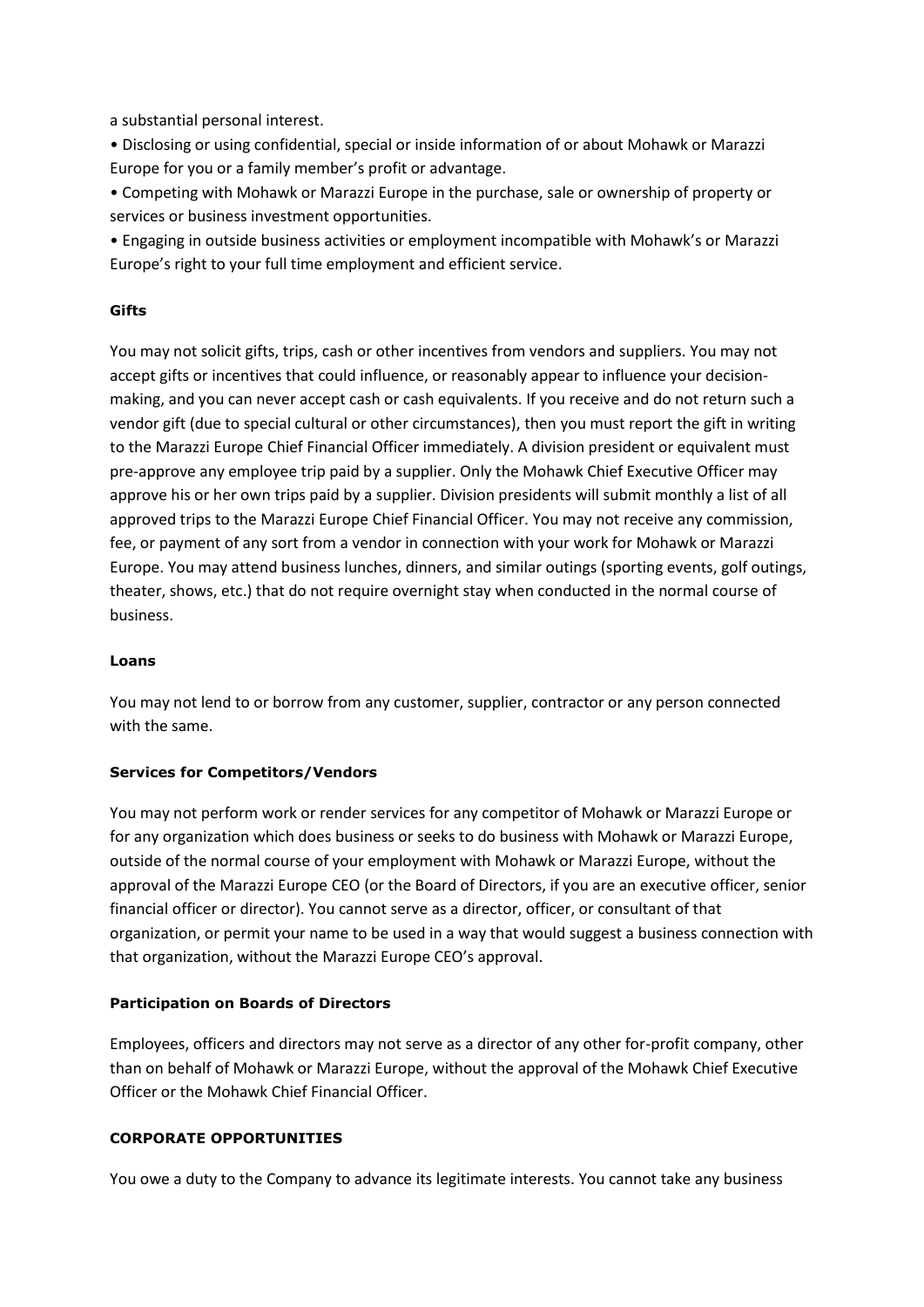opportunity you learn of as a result of your employment or use any Mohawk or Marazzi Europe property for your personal benefit or for the benefit of a family member. For example, you should not acquire any interest in a company when you know that Mohawk or Marazzi Europe may take or is taking steps to acquire an interest in that company. If you learn of a business opportunity that is within Mohawk's or Marazzi Europe's existing or proposed lines of business, you should inform your supervisor/manager, the Marazzi Europe CEO or the Board of Directors. You may not personally pursue the business opportunity until Mohawk or Marazzi Europe decide not to pursue it.

# **PROTECTION AND PROPER USE OF COMPANY ASSETS**

You must strive to preserve and protect Mohawk's or Marazzi Europe's assets and resources and to ensure their efficient use.

### **Personal Use of Corporate Assets**

You should use Company property only for legitimate business purposes and conduct Mohawk's or Marazzi Europe's business in a way that furthers Mohawk's or Marazzi Europe's interests rather than your personal interest. You may not use or take Mohawk's or Marazzi Europe's equipment, supplies, materials or services, except in the normal course of your employment, without approval of your supervisor/manager.

### **CONFIDENTIAL AND PROPRIETARY INFORMATION**

### **Confidentiality**

Confidential information includes all non-public information that might be of use to competitors or harmful to Mohawk or Marazzi Europe or its customers, if disclosed. The Company owns all information, in any form (including electronic information), that is created or used in support of its activities. This information is a valuable asset and the Company expects you to protect it from unauthorized disclosure. This information includes the Company's customer, supplier, business partner and employee data. Applicable law may restrict the use of this information and may penalize you if you use or disclose it. You should protect information pertaining to Mohawk's or Marazzi Europe's competitive position, business strategies and information relating to negotiations with employees or third parties and share it only with employees who need to know it in order to perform their job.

You must maintain the confidentiality of information entrusted to you by Mohawk or Marazzi Europe, its customers, vendors or consultants, except when disclosure is authorized or legally required. You must take all reasonable efforts to safeguard confidential information that is in your possession against inadvertent disclosure and must comply with any non-disclosure obligations imposed on Mohawk or Marazzi Europe.

### **Intellectual Property and Proprietary Information**

You must carefully maintain and manage the intellectual property rights of the Company, including patents, trademarks, copyrights, licenses and trade secrets, to preserve and protect their value. In addition, you must respect the intellectual property rights of others. If you violate other's intellectual